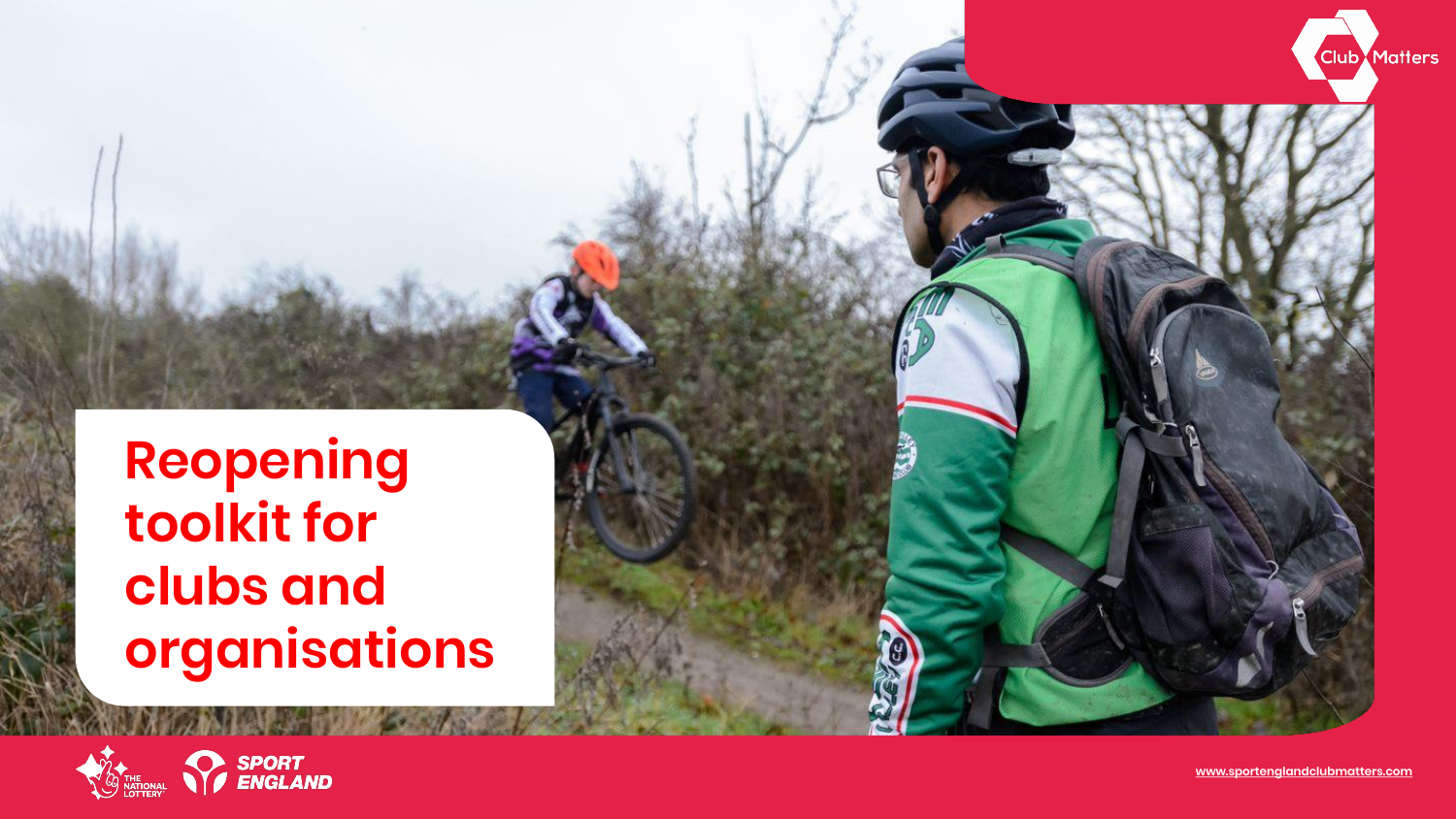#### **Getting back to activity**

Getting back to activity is a priority for lots of clubs and organisations, but it's generated lots of questions on how they can be best prepared to support their volunteers, staff and participants. This toolkit has been developed to offer prompts and tips on what your club and organisation could think about when planning to return to activity. This should be done at the right time and pace for your club and organisation – **<u>and of course when the government's guidelines allow</u> you to reopen** – [and there should be no pressure to get things done as soon as possible. Also,](https://www.gov.uk/government/publications/coronavirus-covid-19-guidance-on-phased-return-of-sport-and-recreation)  depending on your circumstance, you may not need to go through all the points in this toolkit.

As well as considering all of the services and activities you used to provide before your closure, we recommend including any new activities you've begun during lockdown, such as online activities and supporting your local community. As you go through this action plan, please consider your members/participants who have health conditions that mean they're shielded, people aged 70+, disabled people, people on low incomes and people facing other challenges. Keeping connected and supporting them through these difficult times is important. Club Matters has produced a hints and tips document on how you could **[reimagine your offer](https://learn.sportenglandclubmatters.com/course/view.php?id=71)** .<br>.

#### **Reimagining your offer**

Clubs and delivery organisations are all very different and each will have its own unique service/activity offer. Whatever type of club or delivery organisation you are, it's important that you understand all of your services/activities and think through which of them you can safely adapt, restart or continue to offer as lockdown measures ease, while ensuring your compliance with social distancing requirements, national governing bodies of sport, government, health and safety, safeguarding and other relevant guidance (the scope of your reopening).

Guidance throughout coronavirus (Covid -19) is changing at a rapid pace so we would recommend you revisit this list on a regular basis to reflect the most up to date guidance. You might find that the delivery of some of your services/activities are heavily restricted at the time of writing your action plan, however, this doesn't mean that you can't start doing them if it's safe to do so.

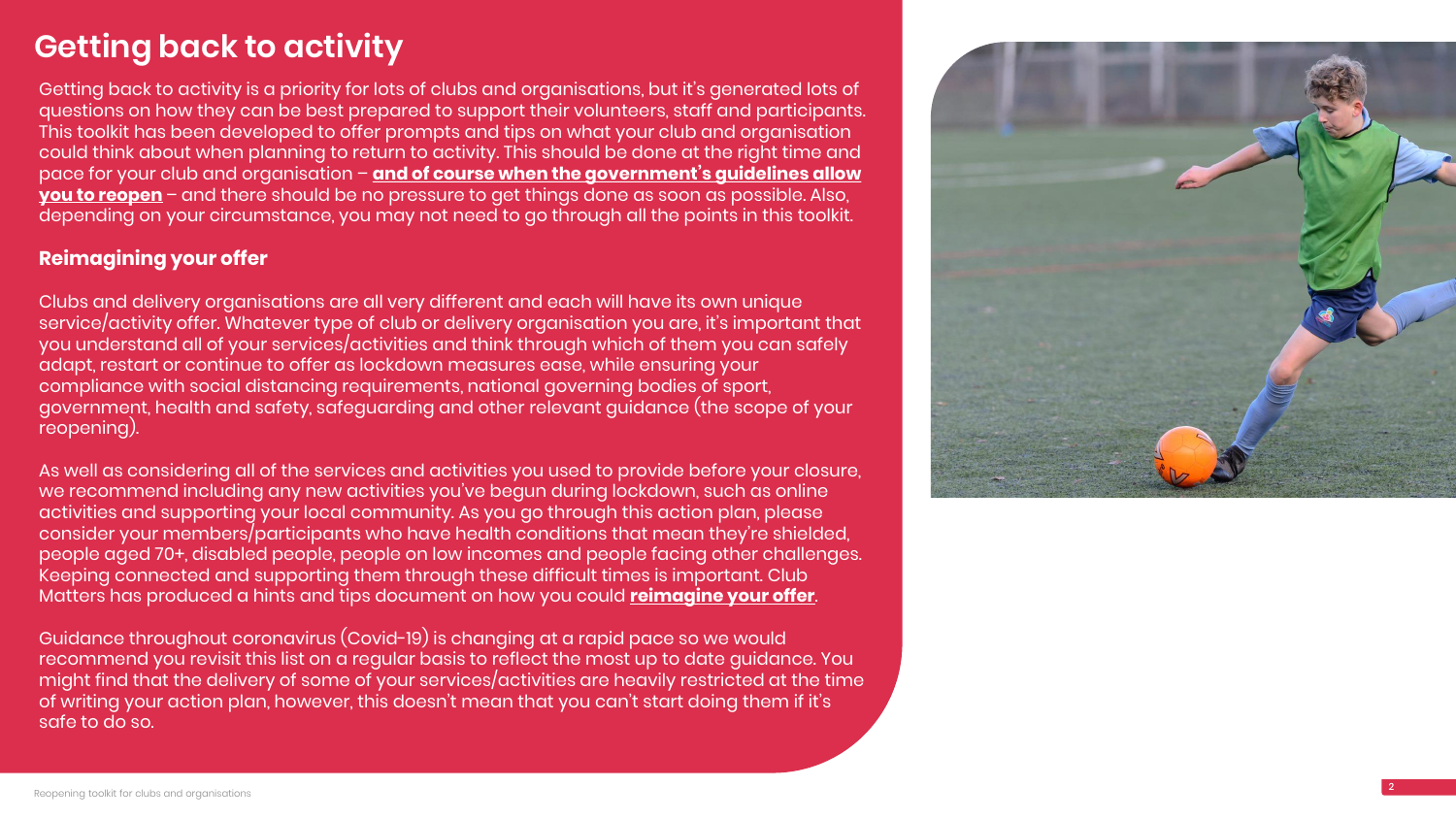# **How to use this toolkit**

#### **1. Establish a working group**

It's best to involve a wide a range of different people (remotely if advised) in pulling together your action plan. Consider selecting people with the best knowledge of:

#### **2. Have your key documents and plans ready**

- It's important to consult your key documents and plans when preparing to restart your activities and reopen your facilities.
- Depending on the sensitivity of the information you're handling, we would recommend you identify a small number of trusted people to have access to these documents and consider whether these people need to hold a current Disclosure and Baring Service (DBS) check.
- Clubs and delivery organisations who have facilities should already have accurate and up to date building maintenance records and be aware of their statutory health and safety obligations. These should include details of key personnel, service providers, safety tests, operation and maintenance manuals, and legal, ownership, lending and insurance body information.
- Depending on how much you've been able to maintain your facilities during their closure, you may need to revisit these records and update them. We'd recommend you continue to keep these records in a safe and secure location, under the control of a competent person/people with standby access provision should the latter become unavailable.
- Your club/organisation may already have some other plans in place. For example, you might have a staff/volunteer or employer's handbook, emergency financial plan, a disaster recovery plan for your IT equipment, normal and emergency operating procedures, a plan for closing your facilities in an emergency, a flood plan, a drought plan etc. Please refer to these documents when completing your action plan. Storing all of these documents securely and complying with data protection laws is also essential.



- your club/organisation's service/activity offer and operations
- premises, maintenance, kit and equipment.
- health and safety policy/processes
- members/customers and their needs
- marketing and communications
- insurance policies and licenses, as well as sponsors, funders, suppliers and other key partners
- goods/services from)
- finances
- 
- IT systems
- 

• staff, volunteers and suppliers\* (\*people/organisations you buy

• constitution/articles, governance and legal structures

• safeguarding policies and procedures.

It's good practice to assign specific roles and responsibilities to all the people in the group so you don't duplicate your efforts. Select someone to oversee pulling the action plan together and some senior people to be responsible for signing off the plan.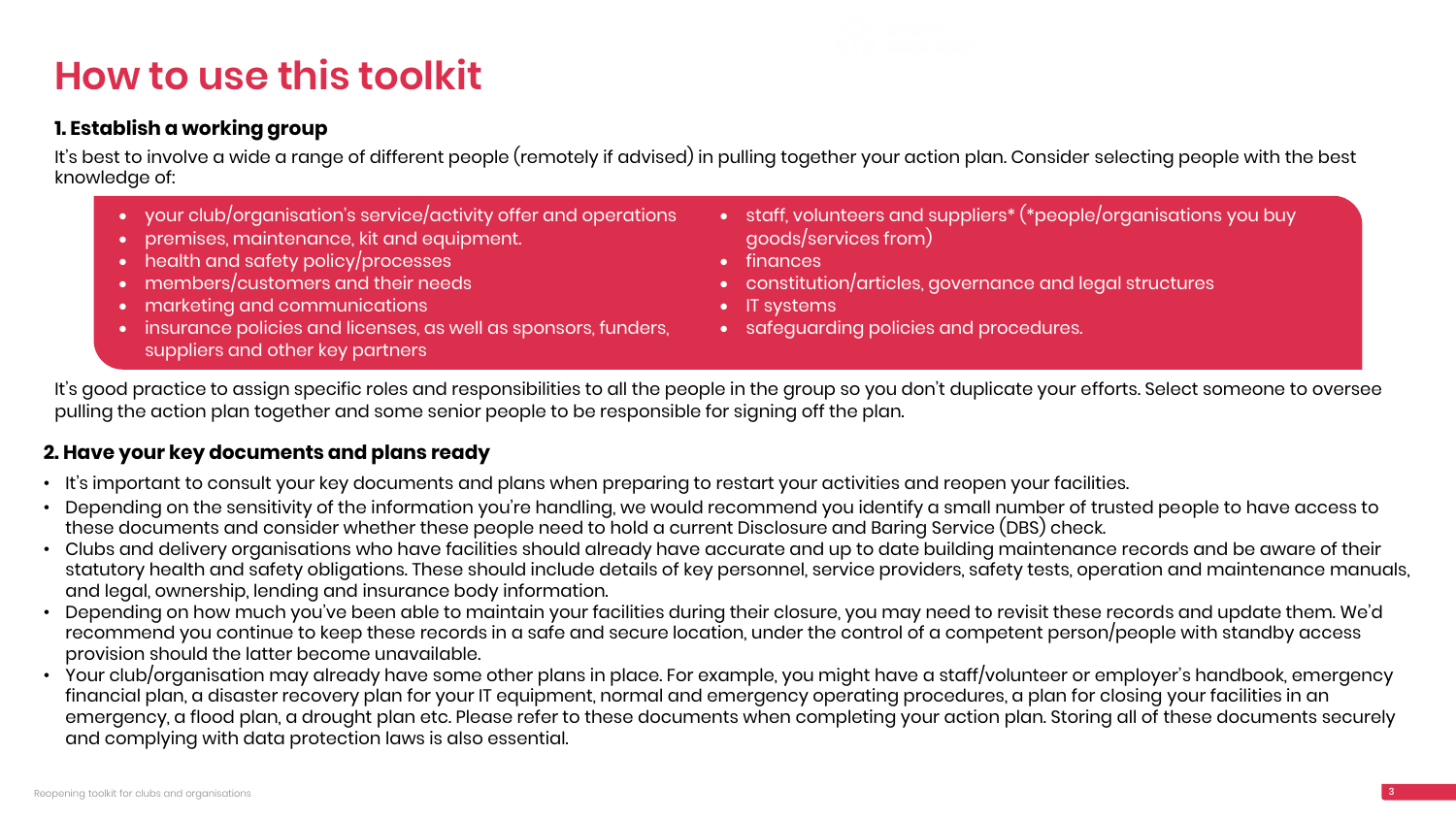# **How to use this toolkit**

#### **3. Going through this action plan**

The action plan has been designed so that you can follow a process for each section, depending on what position your club or organisation might be in.

#### **Remember, not all sections will be applicable to your club/organisation's, so say if it's not applicable. Also, even if your activity cannot re-start, you can still go through these to be prepared for when they will be.**

- It's advisable to start off by getting in touch with the people involved in your club to understand what level of offer you may be required to provide and whether there'll be sufficient levels of support from volunteers, coaches and/or staff.
- Once you know the level of demand, you can then start to look at what your activity plan can look like and how this can be undertaken safely.
- Finally, you can then assess the financial and operational logistics required to achieve this, alongside working to prepare your facilities.
	- If you hire facilities or use indoor facilities (e.g. leisure centres) then there are useful prompts in the facilities sections for considerations you may need to make.
- Alongside all of this you should maintain regular communications to all the people involved in your club/organisation.





**This process is explained in the diagram below.**

**Throughout the document there are lots of links to other websites or guidance. These have been provided to help answer any queries or provide some clarification.**

**Once this is finished you should regularly review and revisit sections, particularly if conditions/restrictions change.**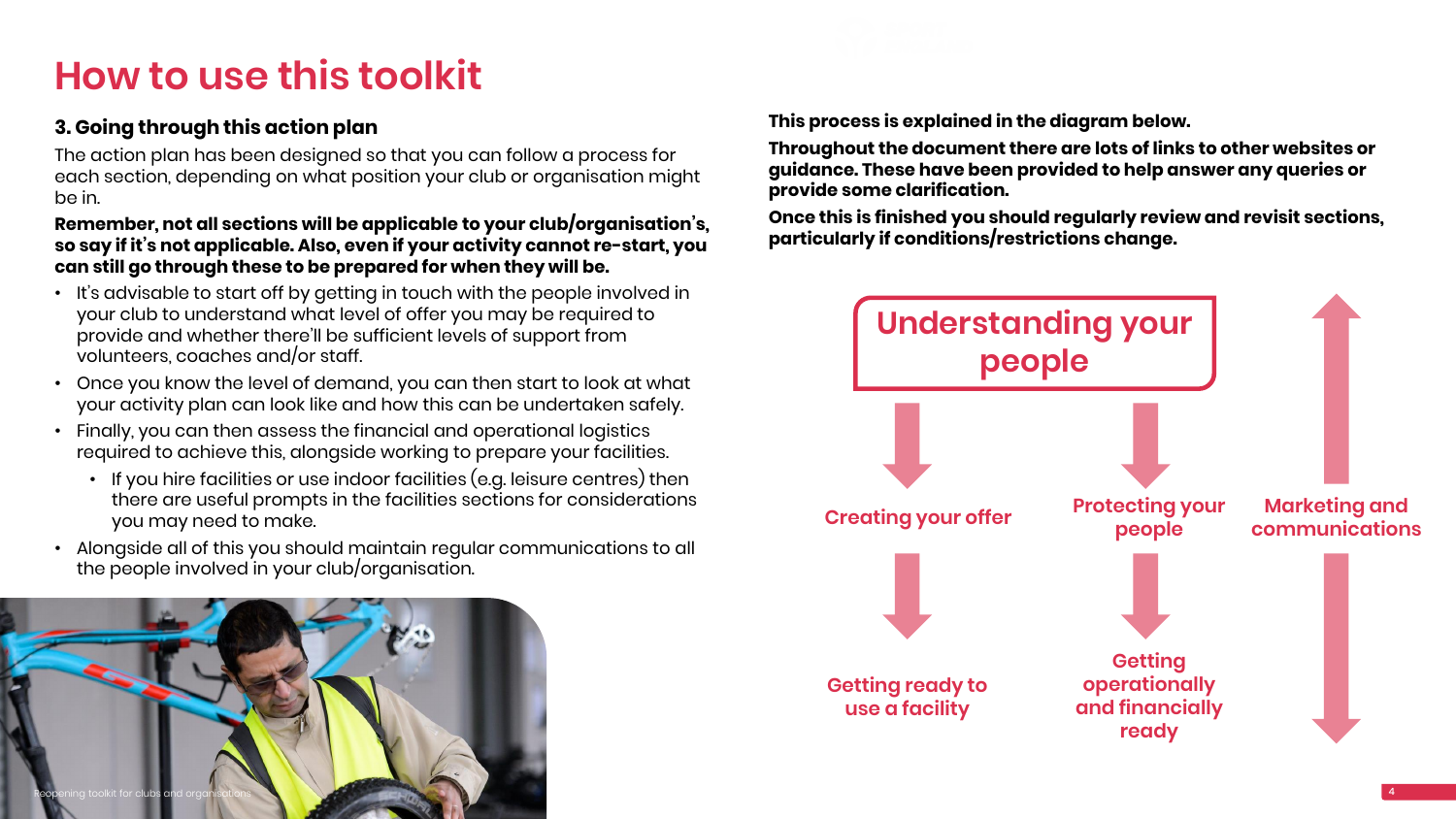# **Overview**

## **Understanding your people**

| <b>Tasks: volunteers, coaches and staff</b>                                                                                                                                                                                                                                                                                                                                                                                                                                                                                                                                                                                                                                  | N/A? | <b>Action required</b> | <b>By who?</b> | By when? | <b>Progress</b> |
|------------------------------------------------------------------------------------------------------------------------------------------------------------------------------------------------------------------------------------------------------------------------------------------------------------------------------------------------------------------------------------------------------------------------------------------------------------------------------------------------------------------------------------------------------------------------------------------------------------------------------------------------------------------------------|------|------------------------|----------------|----------|-----------------|
| Identify all the volunteers and any staff/delivery partners that are<br>required to support your initial return to activity and how this may<br>change as more people/activities are able to return.<br>• Think about the essential personnel that are needed to operate<br>sessions, for example a first aid-trained individual, an<br>individual with safeguarding training ( <b>children</b> and <b>adults</b> )<br>• Consider any changes to your usual roles and responsibilities<br>needed to manage the changes you've made and the<br>additional social distancing and hygiene responsibilities.                                                                     |      |                        |                |          |                 |
| Engage with your volunteers and coaches to understand their<br>feelings on returning, A <b>toolkit's available</b> , including things like:<br>Their desire to return to the club/organisation and at what<br>capacity? (Some roles may be different, which may change<br>their appeal.)<br>• Do they have, or have they had, coronavirus symptoms?<br>• What concerns do they have with returning to the club and<br>how could they feel supported?<br>Have they had any contact with parents/members/other<br>volunteers and whether they have anything to share?<br>Is there anything the club can do to support with their overall<br>mental wellbeing during this time? |      |                        |                |          |                 |

**Stopped services and activities:** List the services/activities you know you can't offer at the current time but plan to resume in the future when it's safe to do so.

f your club/organisation and be as transparent as you possibly can.

| Add your club/organisation name.                                                                                |
|-----------------------------------------------------------------------------------------------------------------|
| Give your plan a title, version number and date.                                                                |
| Name the individuals who've prepared the plan and their roles/responsibilities.                                 |
| List the services/activities you can safely resume when lockdown restrictions have been eased.                  |
| List the services/activities you know you can't offer at the current time but plan to resume in the future when |
| Explain the decision-making processes that will be applied to this plan.                                        |
| List who's received a copy of the plan.                                                                         |
| Detail where the electronic and hard copies of the plan are stored.                                             |
| Note when the plan is due to be updated.                                                                        |
| Add the details of the people responsible for writing, updating and signing off the plan (your working group).  |
| Who will your action plan be communicated to? Include those both inside and outside of your club/organisa       |
|                                                                                                                 |

[To download an editable Word version of this template, please](https://learn.sportenglandclubmatters.com/mod/resource/view.php?id=699) **click here**. Make sure you keep this toolkit open to help identify what to do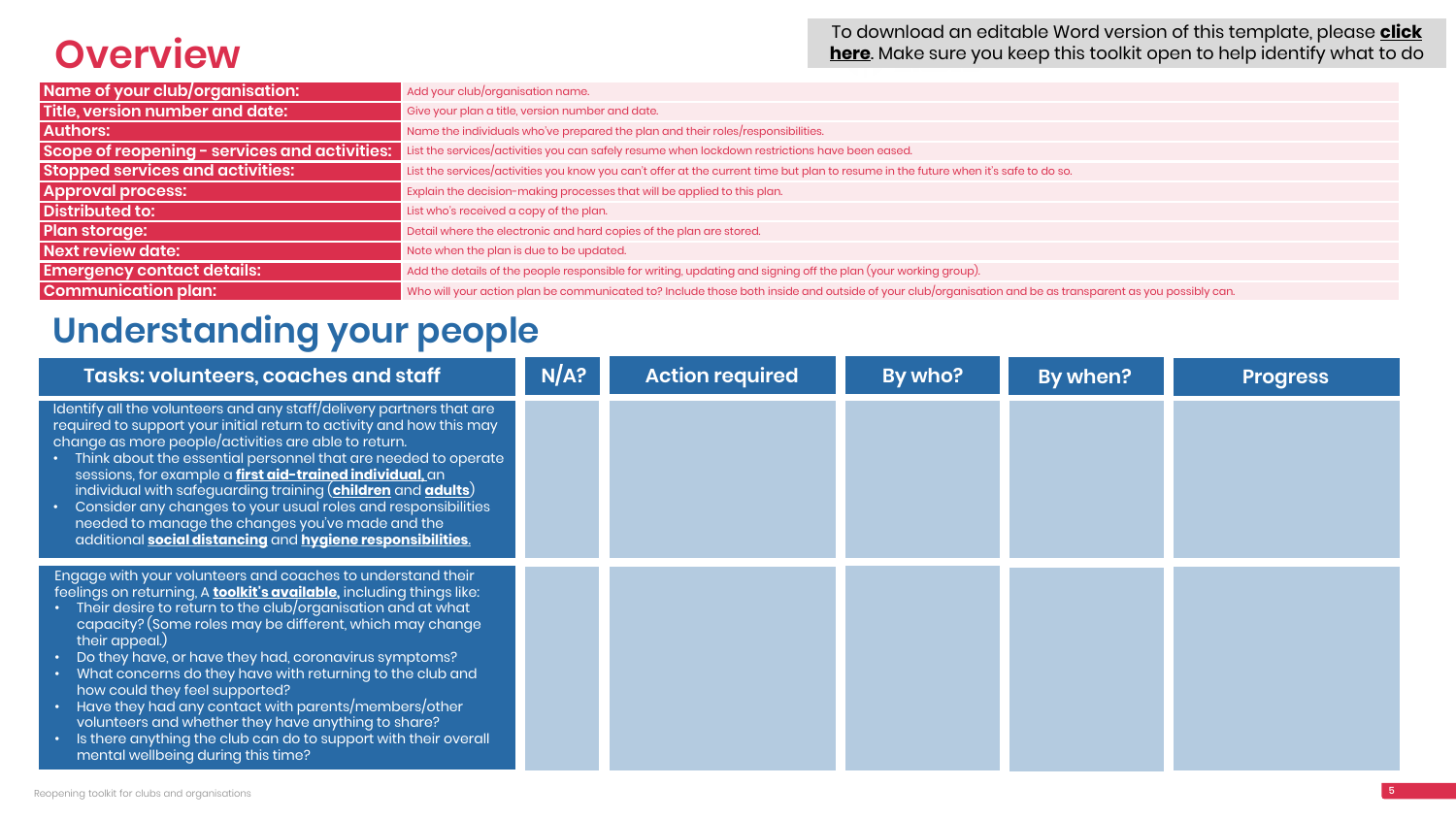# **Understanding your people**

| <b>Tasks: volunteers, coaches and staff</b>                                                                                                                                                                                                                                                                                                                                             | N/A? | <b>Action required</b> | By who? | By when? | <b>Progress</b> |
|-----------------------------------------------------------------------------------------------------------------------------------------------------------------------------------------------------------------------------------------------------------------------------------------------------------------------------------------------------------------------------------------|------|------------------------|---------|----------|-----------------|
| Explore and plan for the formal/informal training or development<br>needs of your staff/volunteers/coaches to support good levels of:<br>• health and safety<br>· hygiene awareness<br>• social distancing<br>sport specific adaptations<br>· safe use and storage of equipment<br>· general development.                                                                               |      |                        |         |          |                 |
| Check whether any individual's qualifications (coaching, first aid,<br>safeguarding) or DBS have expired, or are due to expire across the<br>next six months. Create a simple plan to:<br>• track whose qualifications/training needs updating, by when<br>and what needs to be done<br>• who needs to be contacted for any clarification?<br>• who is responsible for overseeing this? |      |                        |         |          |                 |
| Explore whether new roles may need to be temporarily created in<br>order to support the return to activity. This may be needed to<br>support additional cleaning, marshalling or communication to<br>members.                                                                                                                                                                           |      |                        |         |          |                 |
| Share relevant hints and tips with your volunteers and any staff to<br>support their mental health and wellbeing where possible. MIND<br>have some great resources to support individuals here.                                                                                                                                                                                         |      |                        |         |          |                 |
| Update your codes of conduct and get these approved by the<br>committee (which may require an EGM/AGM) and signed by your<br>volunteers/coaches/committee.                                                                                                                                                                                                                              |      |                        |         |          |                 |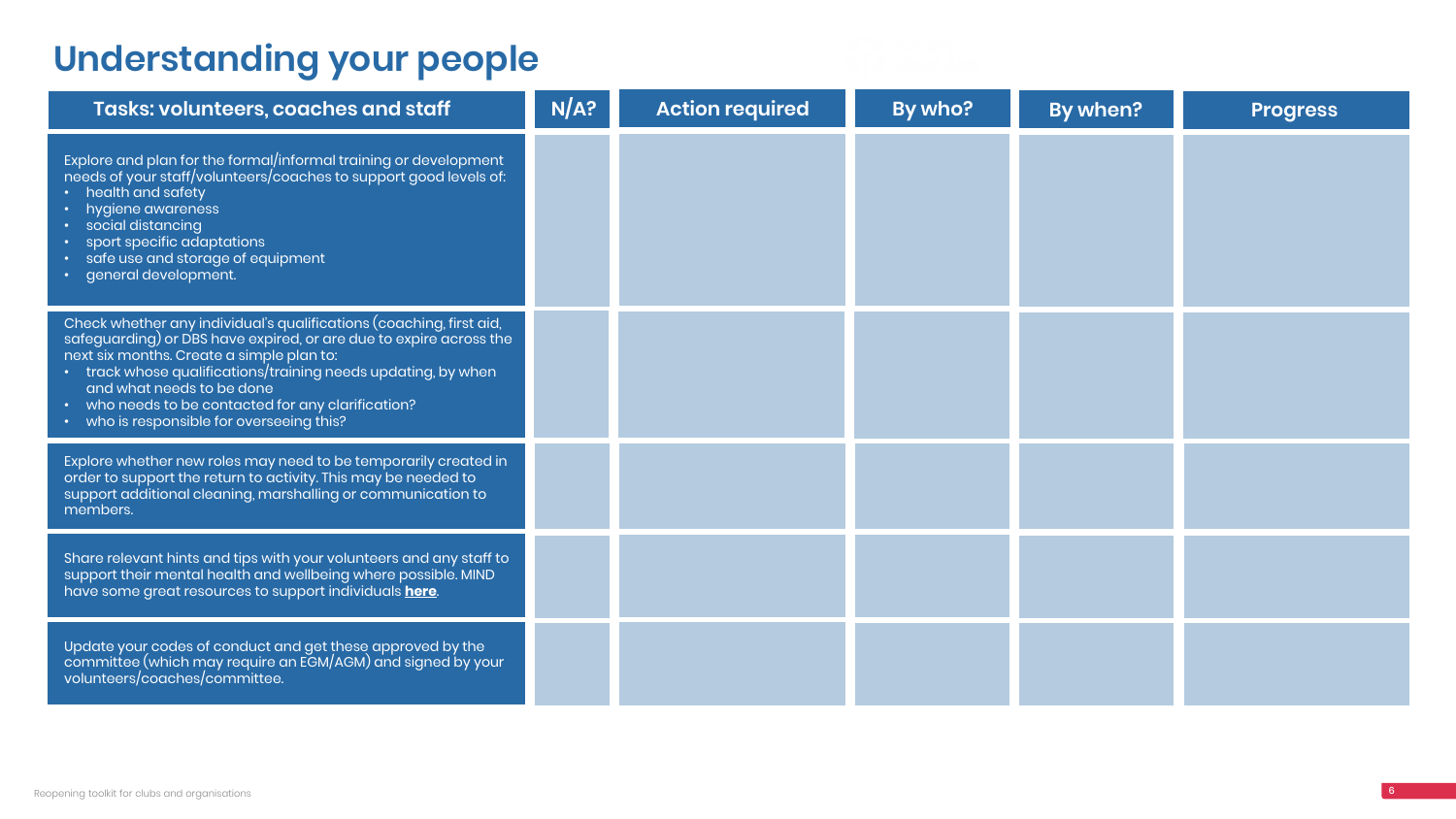| and the state of the state of the               |  |  |
|-------------------------------------------------|--|--|
| ________<br>the contract of the contract of the |  |  |

# **Understanding your people**

| <b>Tasks: volunteers, coaches and staff</b>                                                                                                                                                                                                                                                                                                                                                                                                                                                                                                                                                                                                   | N/A? | <b>Action required</b> | By who? | By when? | <b>Progress</b> |
|-----------------------------------------------------------------------------------------------------------------------------------------------------------------------------------------------------------------------------------------------------------------------------------------------------------------------------------------------------------------------------------------------------------------------------------------------------------------------------------------------------------------------------------------------------------------------------------------------------------------------------------------------|------|------------------------|---------|----------|-----------------|
| Plan and deliver a volunteer/staff/coaches/committee re-<br>induction if needed (virtually, or at the club/organisation) before<br>activities take place.                                                                                                                                                                                                                                                                                                                                                                                                                                                                                     |      |                        |         |          |                 |
| Arrange to have more volunteers available when bringing groups<br>back to the club, so there are more personnel available to support<br>the movement of people arriving, transitioning around and<br>leaving the club/organisation.                                                                                                                                                                                                                                                                                                                                                                                                           |      |                        |         |          |                 |
| Create an issues log and use it to record and resolve any issues<br>your staff/volunteers/committees encounter - risk register<br>template here                                                                                                                                                                                                                                                                                                                                                                                                                                                                                               |      |                        |         |          |                 |
| <b>Tasks: volunteers, coaches and staff</b>                                                                                                                                                                                                                                                                                                                                                                                                                                                                                                                                                                                                   | N/A? | <b>Action required</b> | By who? | By when? | <b>Progress</b> |
| For any sport or activity that you plan to run, check the website of<br>its governing body for the most up to date playing guidance. You<br>don't need to be affiliated to a governing body to receive advice.<br>You can view these plans here, collated by London Sport.                                                                                                                                                                                                                                                                                                                                                                    |      |                        |         |          |                 |
| Consult with your participants/members/parents and carers (if<br>applicable) to understand: <i>(toolkit available here)</i><br>• whether they're in a high-risk group or shielded<br>• whether they intend to return to activities immediately or later<br>what they're most looking forward to about coming back<br>• any concerns they have about returning<br>• what would help to support and encourage their return<br>• if they're unable to return yet, do they need help being active<br>from home and staying connected socially<br>whether they'd be willing to take on any volunteering roles to<br>support the club/organisation. |      |                        |         |          |                 |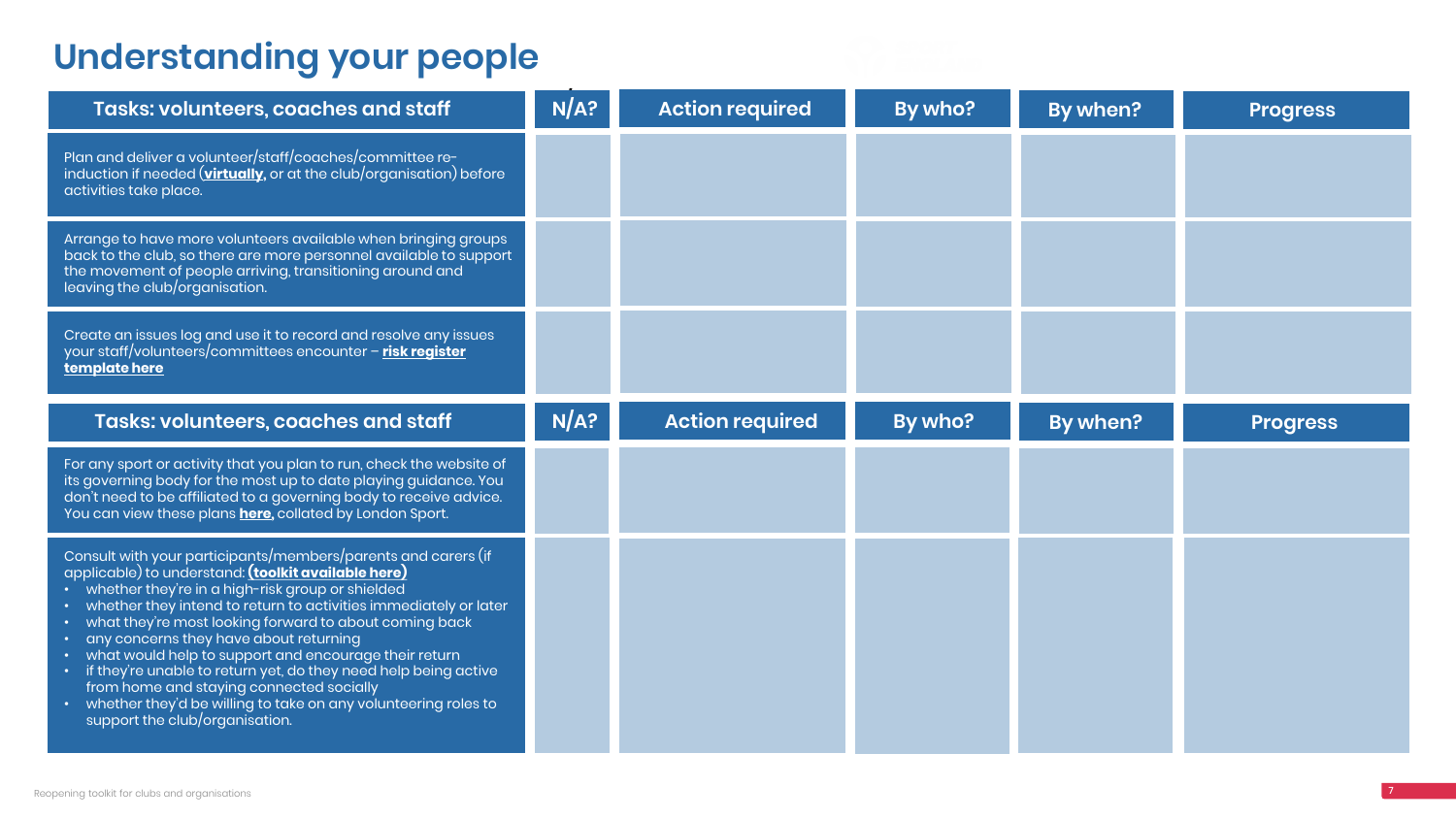# **Creating your activity offer**

| <b>Tasks</b>                                                                                                                                                                                                                                                                                  | N/A? | <b>Action required</b> | By who? | By when? | <b>Progress</b> |
|-----------------------------------------------------------------------------------------------------------------------------------------------------------------------------------------------------------------------------------------------------------------------------------------------|------|------------------------|---------|----------|-----------------|
| Develop an inclusive plan for phasing the return of your<br>members/participants which sets out your approach for different<br>age groups/abilities/groups. The following tasks will help you to do<br>this.                                                                                  |      |                        |         |          |                 |
| Consider whether timings and formats of sessions or activities<br>need to change, and consult your members on any plans.<br>In the appendix is a template for how you can map out your offer<br>across different groups.                                                                      |      |                        |         |          |                 |
| Consider the maximum number of participants that can take part<br>at any one time, based on the space available,<br>volunteer/coach/staff availability and amount of equipment.                                                                                                               |      |                        |         |          |                 |
| Consider how to best design your activities and the use of<br>equipment to ensure social distancing and hygiene measures<br>can be adhered to. Make sure guidance is put in place and shared<br>with members/participants and spectators.                                                     |      |                        |         |          |                 |
| Create a booking/registration system so that you're aware of how<br>many members/participants are expected. Where necessary you<br>may need to limit numbers/split groups. This doesn't need to be<br>sophisticated - Google Forms, Doodle Polls or Survey Monkey are<br>great tools to help. |      |                        |         |          |                 |
| Plan for re-inductions if needed (virtually or at the<br>club/organisation) before activities take place.                                                                                                                                                                                     |      |                        |         |          |                 |
| When all plans and club logistics are complete, publish training<br>plans for all members and include options for training virtually,<br>solo or at the club to ensure everyone remains included.                                                                                             |      |                        |         |          |                 |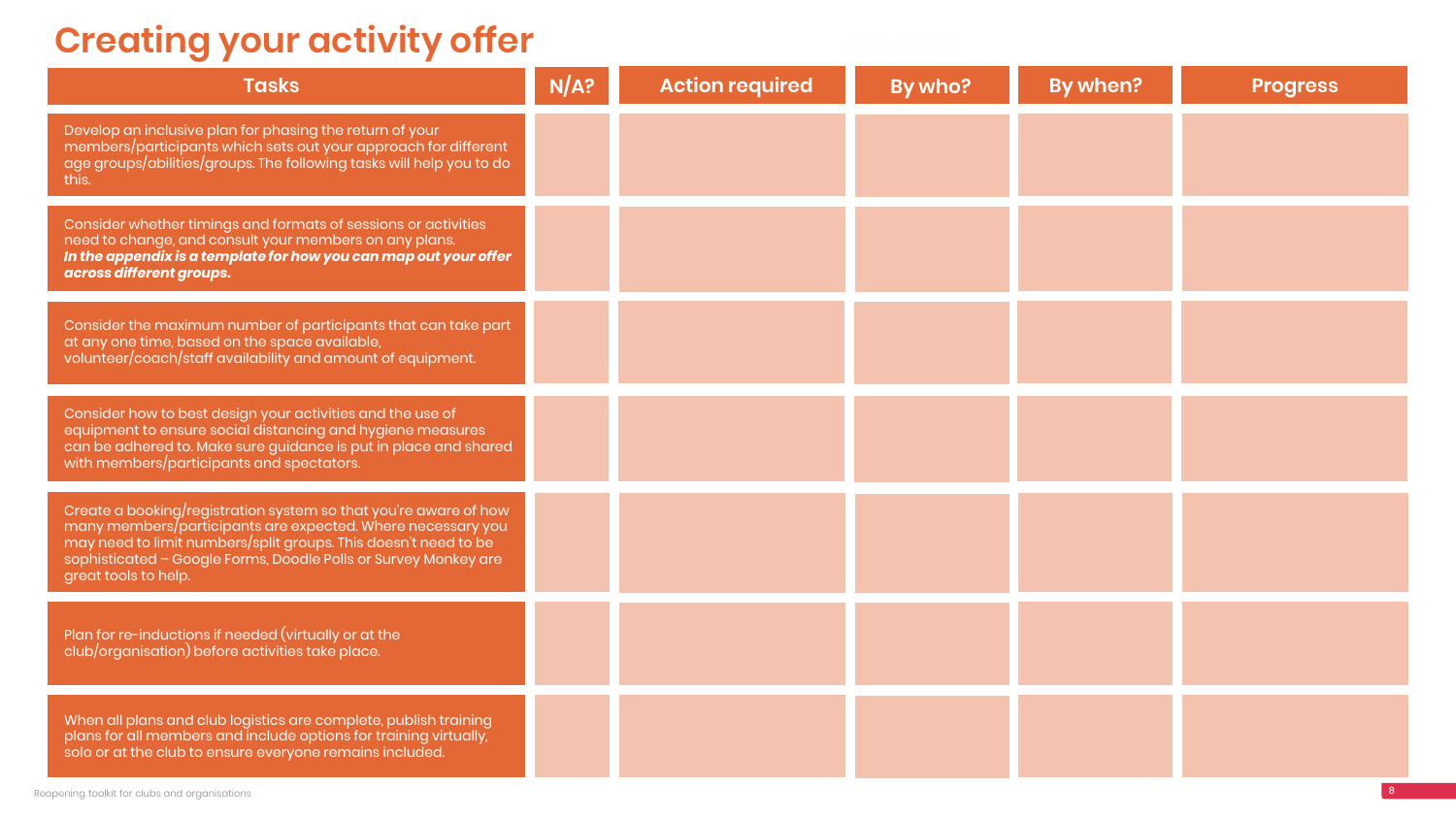| <b>Tasks</b>                                                                                                                                                                                                                                                                                                                                                                                    | N/A? | <b>Action required</b> | By who? | By when? | <b>Progress</b> |
|-------------------------------------------------------------------------------------------------------------------------------------------------------------------------------------------------------------------------------------------------------------------------------------------------------------------------------------------------------------------------------------------------|------|------------------------|---------|----------|-----------------|
| Consider any safeguarding risks and issues associated with new<br>ways of working (i.e. online activities, changes in coaching ratios,<br>one to one training, etc.) and put appropriate procedures in place<br>which comply relevant guidance from your NGB, The <b>Child</b><br>Protection in Sport Unit and the Ann Craft Trust. Update and<br>share your safeguarding policies accordingly. |      |                        |         |          |                 |
| Review and update your health and safety policies and<br>procedures, linking them to the latest advice from the<br>government, Health and Safety Executive, Public Health England,<br>manufacturers and other relevant bodies and regulations. Make<br>sure these changes are communicated to your wider<br>club/organisation.                                                                  |      |                        |         |          |                 |
| Establish procedures to determine the course of action should<br>anybody at your club/organisation become ill during the<br>pandemic. For the latest guidance on what to do if someone has<br>symptoms, visit the <b>NHS website</b> .                                                                                                                                                          |      |                        |         |          |                 |
| Ensure social distancing protocols are in place and are clearly<br>communicated to all members/participants, volunteers/staff, and<br>visitors prior to attending the venue.                                                                                                                                                                                                                    |      |                        |         |          |                 |
| Develop, agree and communicate enhanced cleaning practices<br>and schedules for your organisation. Cleaning should be regularly<br>scheduled for any public spaces, touch points (e.g. door handles<br>or gates), workspaces and equipment. For guidance on cleaning<br>and PPE please visit the government website here.                                                                       |      |                        |         |          |                 |
| Consider the need/requirement for additional training for cleaners<br>and arrange this where necessary.                                                                                                                                                                                                                                                                                         |      |                        |         |          |                 |

# **Protecting your people**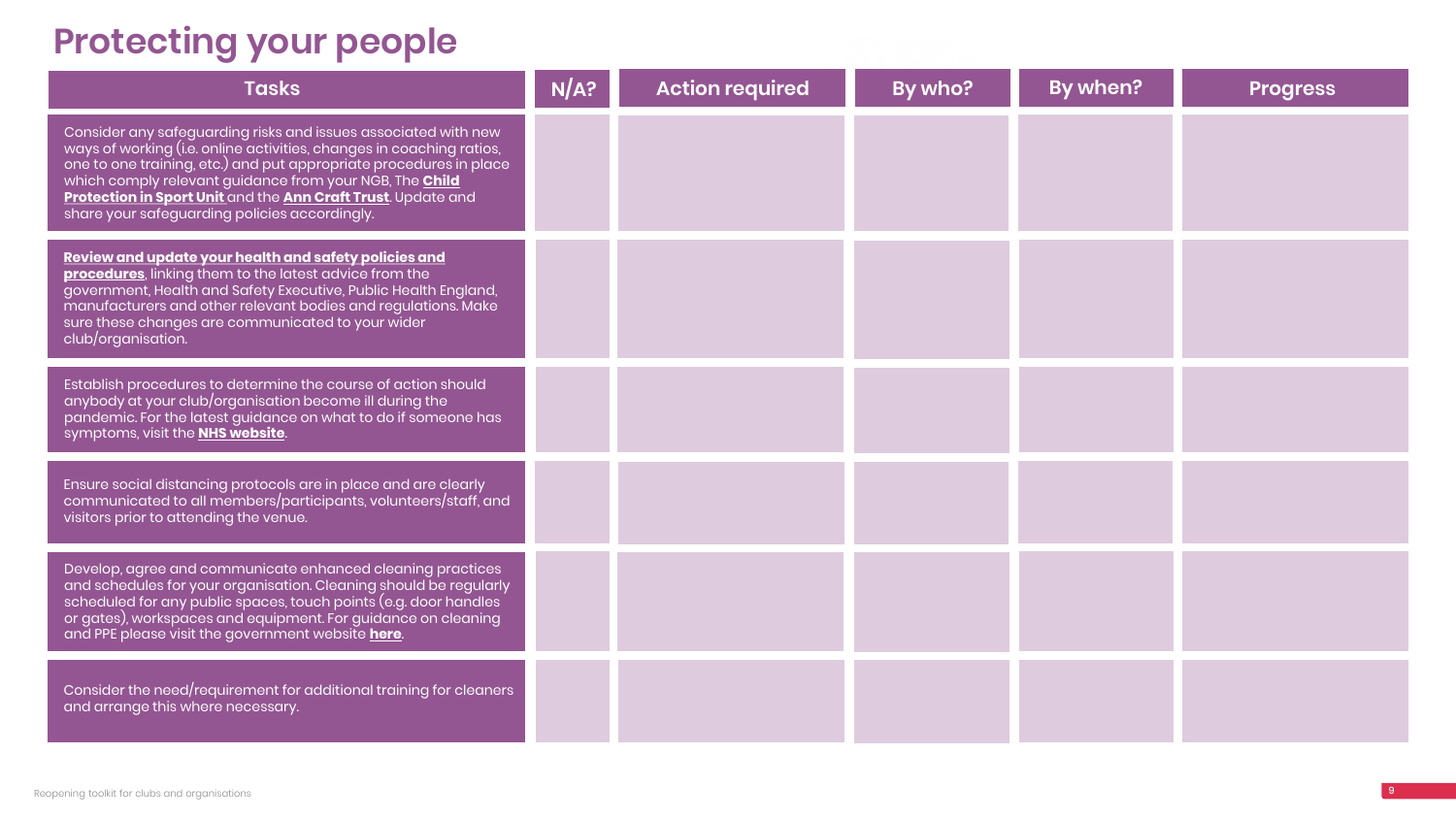

# **Protecting your people**

| <b>Tasks</b>                                                                                                                                                                              | N/A? | <b>Action required</b> | By who? | By when? | <b>Progress</b> |
|-------------------------------------------------------------------------------------------------------------------------------------------------------------------------------------------|------|------------------------|---------|----------|-----------------|
| Update hygiene and infection control processes and<br>communicate these where necessary.                                                                                                  |      |                        |         |          |                 |
| Arrange for your equipment to be thoroughly cleaned and<br>introduce measures to ensure it's cleaned between sessions.                                                                    |      |                        |         |          |                 |
| Make relevant personal protective equipment (PPE) and hygiene<br>and cleaning products available and provide instructions for their<br>use.                                               |      |                        |         |          |                 |
| Develop an inventory for all cleaning products, PPE and hand<br>sanitiser. Appoint a dedicated person to be responsible for making<br>sure stock is in place and ordering more as needed. |      |                        |         |          |                 |
| Make hand sanitiser readily available for all<br>members/participants, volunteers/staff and visitors.                                                                                     |      |                        |         |          |                 |
| Getting ready to use a facility - owned or hired                                                                                                                                          |      |                        |         |          |                 |

| <b>Tasks</b>                                                                                                                                                                                         | NA? | <b>Action required</b> | By who? | By when? | <b>Progress</b> |
|------------------------------------------------------------------------------------------------------------------------------------------------------------------------------------------------------|-----|------------------------|---------|----------|-----------------|
| Arrange for appropriate signage and other markings to be l<br>displayed around your site to direct members/participants,<br>volunteers/staff and visitors to maintain social distancing<br>measures. |     |                        |         |          |                 |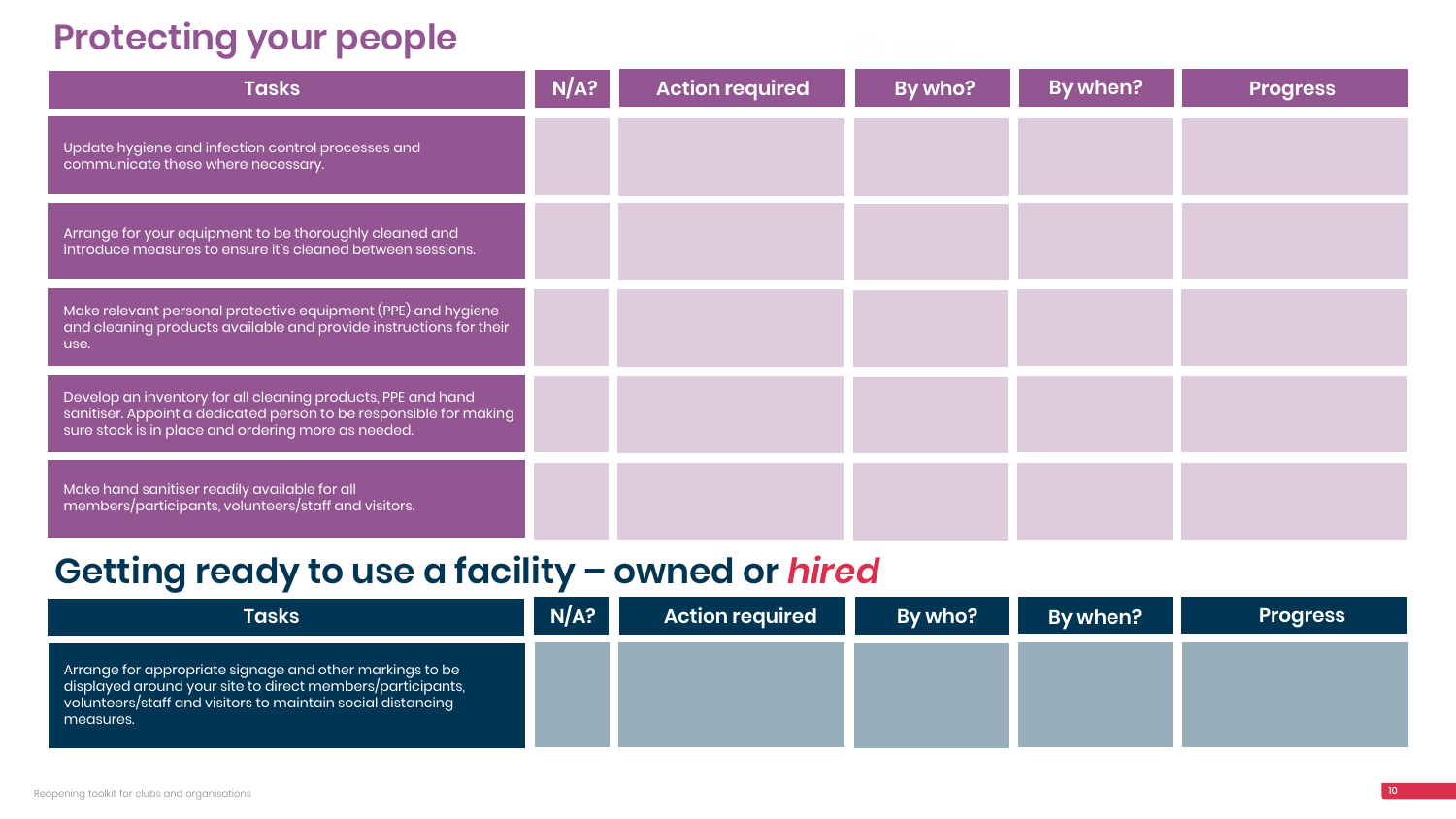| the control of the control of<br>and the state of the state of the state of | <u> a serie de la provincia de la provincia de la provincia de la provincia de la provincia de la provincia de la provincia de la provincia de la provincia de la provincia de la provincia de la provincia de la provincia de l</u> |  |
|-----------------------------------------------------------------------------|--------------------------------------------------------------------------------------------------------------------------------------------------------------------------------------------------------------------------------------|--|

| By who? | By when? | Progress |
|---------|----------|----------|
|         |          |          |
|         |          |          |
|         |          |          |
|         |          |          |
|         |          |          |
|         |          |          |
|         |          |          |
|         |          |          |
|         |          |          |
|         |          |          |
|         |          |          |
|         |          |          |
|         |          |          |
|         |          |          |
|         |          |          |
|         |          |          |
|         |          |          |
|         |          |          |

Perform routine checks and testing of plant, installations and equipment where appropriate. Use the following short checklist and links to guidance to help:

- **Electrical Installations:** guidance on checking electrical installations is available **[here](https://www.hse.gov.uk/pubns/indg354.pdf)**.
- **Fire alarms/escape/doors:** review your risk assessment and check on fire alarms, means of escape, fire doors. More information is available **[here](https://www.hse.gov.uk/toolbox/fire.htm)**.
- **Heating systems:** arrange inspection and servicing of gas and oil heating systems by a suitably qualified person.
- **Kitchen equipment/fixtures:** arrange for appliances to be checked by a suitably qualified person (e.g. gas safe contractor or electrician) and agree a suitable servicing programme where necessary.
- **Portable appliance testing:** arrange for PAT testing to be carried out by a competent person or electrical safety contractor. More guidance is available **[here](https://www.hse.gov.uk/electricity/faq-portable-appliance-testing.htm)**.
- **Other considerations:** arrange for any specialist air conditioning and air handling checks, tests, servicing and filter cleaning to take place if needed. If appropriate, arrange for any water supply and maintenance works, such as a service check by a specialist contractor, or monitoring and maintenance by a suitably qualified engineer with particular attention on measures to prevent Legionella. Further guidance is available **[here](https://www.hse.gov.uk/legionnaires/faqs.htm)**.

*If you hire facilities, you can request confirmation that all suitable checks and testing have taken place and request details of specific issues which may impact on your operations and members/participants. This could include temporary changes to ventilation and heating systems, limitations on access to equipment and programming to allow for more regular maintenance and cleaning.*

#### **Getting ready to use a facility – owned or** *hired*

**Tasks N/A? By action required**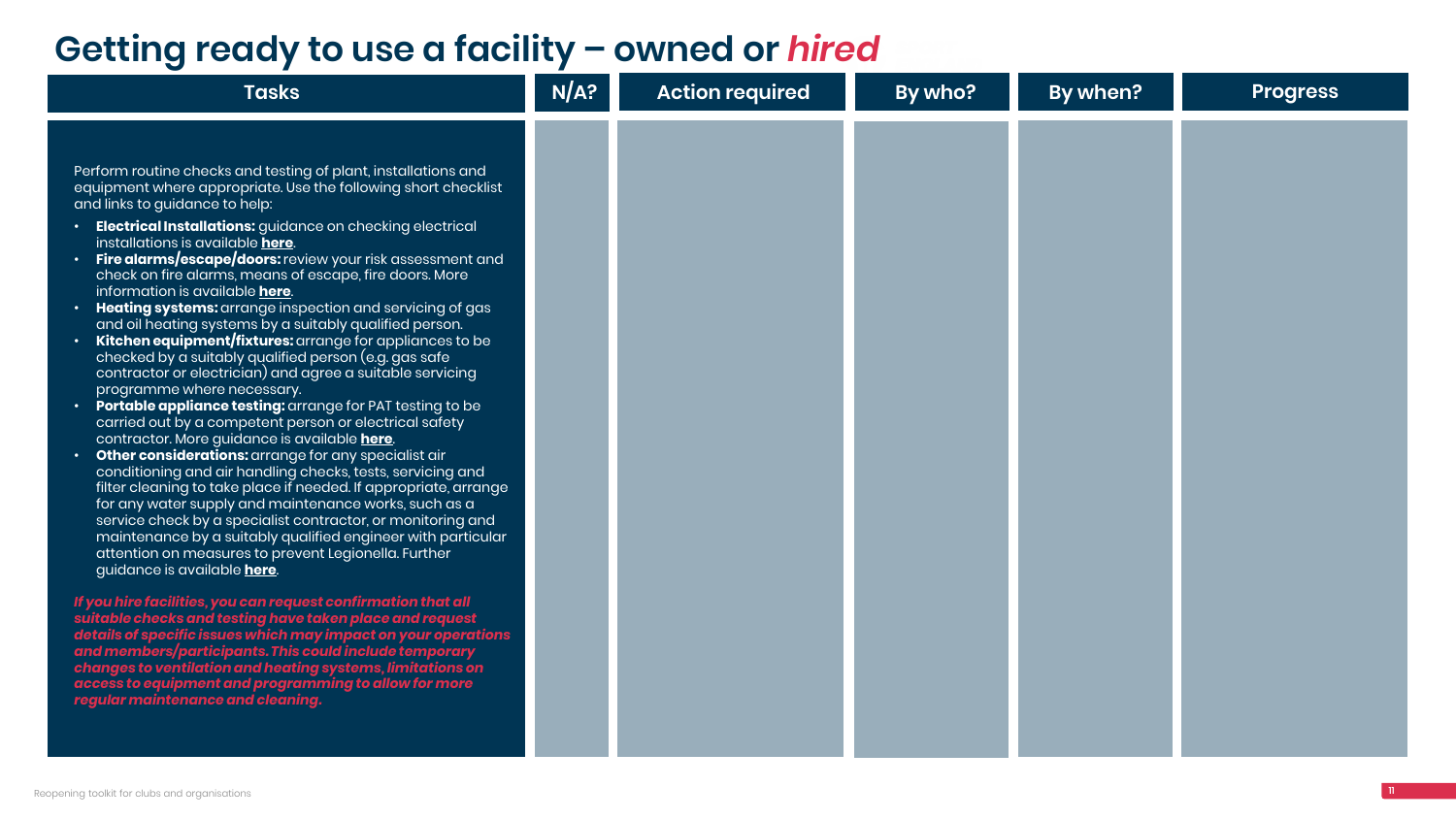| the contract of the contract of<br><b>The Common Service</b><br>the contract of the contract of |           |  |  |
|-------------------------------------------------------------------------------------------------|-----------|--|--|
| <b>Contract Contract Contract Contract</b>                                                      | _________ |  |  |

| <b>Tasks</b>                                                                                                                                                                                                                                                                                                                                                                                                                                                                                                                                                                                                                                                                                                                                                                                                                                                                                                                                                                                                                                              | N/A? | <b>Action required</b> | By who? | By when? | <b>Progress</b> |
|-----------------------------------------------------------------------------------------------------------------------------------------------------------------------------------------------------------------------------------------------------------------------------------------------------------------------------------------------------------------------------------------------------------------------------------------------------------------------------------------------------------------------------------------------------------------------------------------------------------------------------------------------------------------------------------------------------------------------------------------------------------------------------------------------------------------------------------------------------------------------------------------------------------------------------------------------------------------------------------------------------------------------------------------------------------|------|------------------------|---------|----------|-----------------|
| Perform a risk assessment, making sure to schedule any repairs<br>and remedial work identified. Use the following points to help:<br><b>Carry out a facility risk assessment:</b> identify the issues and<br>associated actions to mitigate them (incorporating the club's<br>$\overline{1}$ operating and maintenance manuals) and the items set out $\overline{1}$<br>below.<br>Record and communicate key issues/changes: advise<br>members/participants, staff, coaches and volunteers of their<br>responsibilities. This could include temporary changes to<br>reception or key-holder procedures, changes to regular<br>cleaning and hygiene arrangements, use of personal<br>equipment only, restrictions on bookings and access to<br>changing and toilet provision, as well as observing social<br>distancing rules.<br>If you hire facilities, you can request confirmation that all<br>relevant risk assessments have been carried out and<br>request the details of the specific risks associated with your<br>club/organisation's operation. |      |                        |         |          |                 |
| Carry out a maintenance and repair review. This can include:<br>developing a schedule of remedial work, repairs and<br>replacement required to perimeter fencing and gates,<br>buildings and play surfaces due to dilapidation during closure,<br>vandalism and theft (separate schedule which may be<br>required for insurance claims).<br>carrying out general condition surveying, based on internal<br>and external visual inspection, and drafting a schedule of<br>repairs.<br>For further guidance and support, use the following links:<br><b>Sport England building maintenance overview</b><br>Sport England building maintenance checklist                                                                                                                                                                                                                                                                                                                                                                                                     |      |                        |         |          |                 |
| Review and update product warranties from contractors based<br>on prescribed care and maintenance procedures being<br>undertaken and recorded.                                                                                                                                                                                                                                                                                                                                                                                                                                                                                                                                                                                                                                                                                                                                                                                                                                                                                                            |      |                        |         |          |                 |

## **Getting ready to use a facility – owned or** *hired*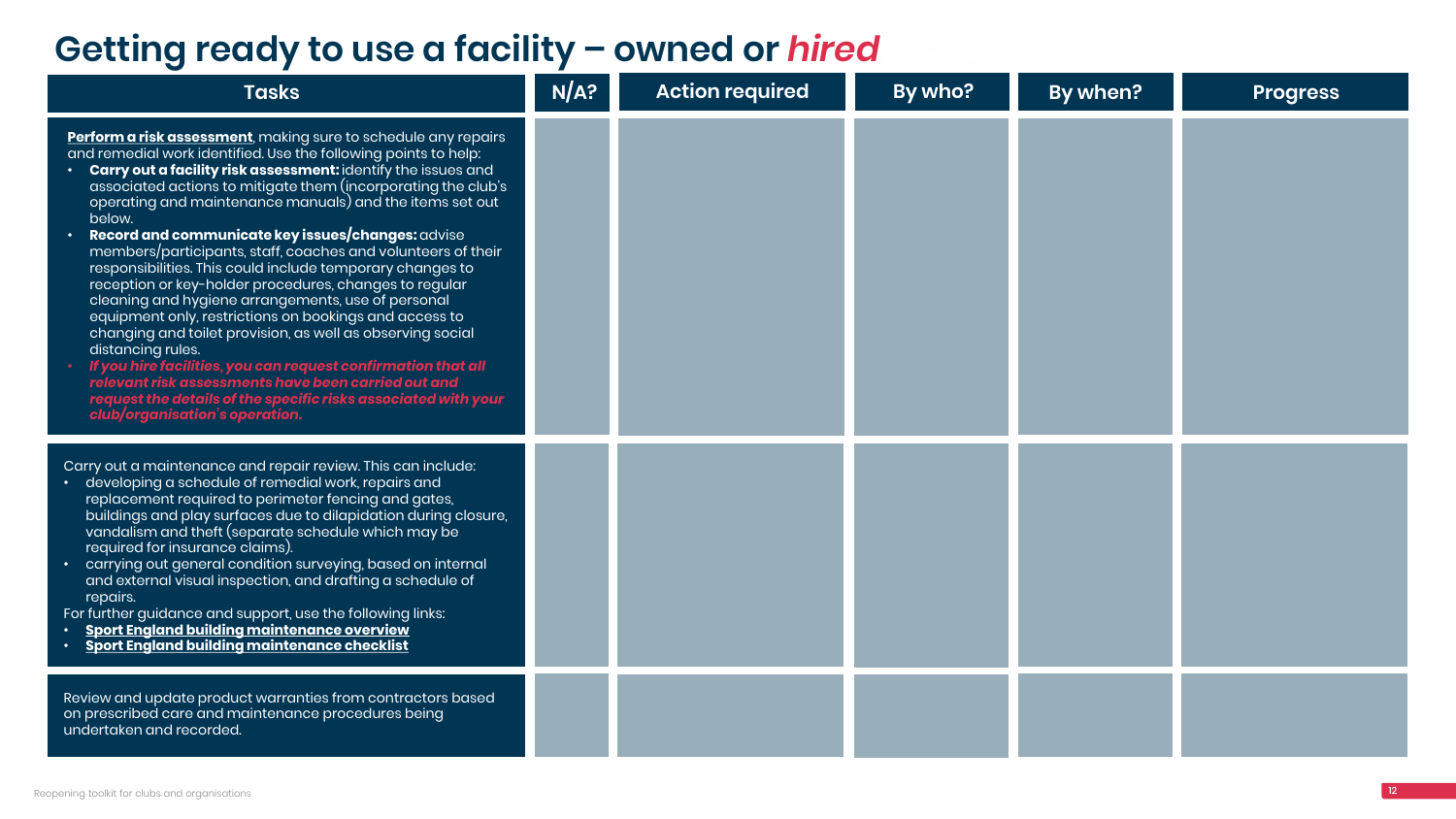| <b>Tasks</b>                                                                                                                                                                                                                                                                                                                                                                                                                                                                                                                                                                                                                                                                                                                                                                                                                                                                                                                                                                    | N/A? | <b>Action required</b> | By who? | <b>By when?</b> | <b>Progress</b> |
|---------------------------------------------------------------------------------------------------------------------------------------------------------------------------------------------------------------------------------------------------------------------------------------------------------------------------------------------------------------------------------------------------------------------------------------------------------------------------------------------------------------------------------------------------------------------------------------------------------------------------------------------------------------------------------------------------------------------------------------------------------------------------------------------------------------------------------------------------------------------------------------------------------------------------------------------------------------------------------|------|------------------------|---------|-----------------|-----------------|
| Notify your insurers, landlords and other organisations with a<br>vested interest in your club facilities/operations to advise of<br>changes in circumstances and operation. Relevant bodies you<br>need to contact can include:<br>• insurance companies<br>mortgage lenders<br>• licensing authorities<br>public bodies<br>· Landlords.<br>If you hire facilities, maintain regular contact with your host<br>organisation and observe, support and adapt to any<br>reasonable changes made to reduce or eliminate risks.                                                                                                                                                                                                                                                                                                                                                                                                                                                     |      |                        |         |                 |                 |
| Where services have been isolated, drained, immobilised or<br>disconnected, appoint a suitably qualified person to reconnect<br>and certify and/or advise safe to use.                                                                                                                                                                                                                                                                                                                                                                                                                                                                                                                                                                                                                                                                                                                                                                                                          |      |                        |         |                 |                 |
| Review the condition of any outside sports surfaces condition and<br>arrange any repairs and maintenance work. This can include:<br>checking entrance gates and perimeter security, equipment<br>and fittings and checking surfaces for damage - note, record<br>and report for planned maintenance.<br>checking for litter and debris, organising manual collection or $\overline{\phantom{a}}$<br>removal. Debris and litter should be collected on a regular<br>basis, ideally daily. If left to stand on the surface, debris will<br>accumulate, decay and contaminate the surface. Regular<br>brushing to remove build-up of moss and algae.<br>referring to <b>Grounds Maintenance Association</b> (GMA)<br>guidance for natural turf.<br>referring to <b>Sport and Play Construction Association</b> (SAPCA)<br>guidance for Artificial Surfaces.<br>referring to your relevant national governing body (NGB) for<br>sport specific accreditation and quality standards. |      |                        |         |                 |                 |

## **Getting ready to use a facility – owned or** *hired*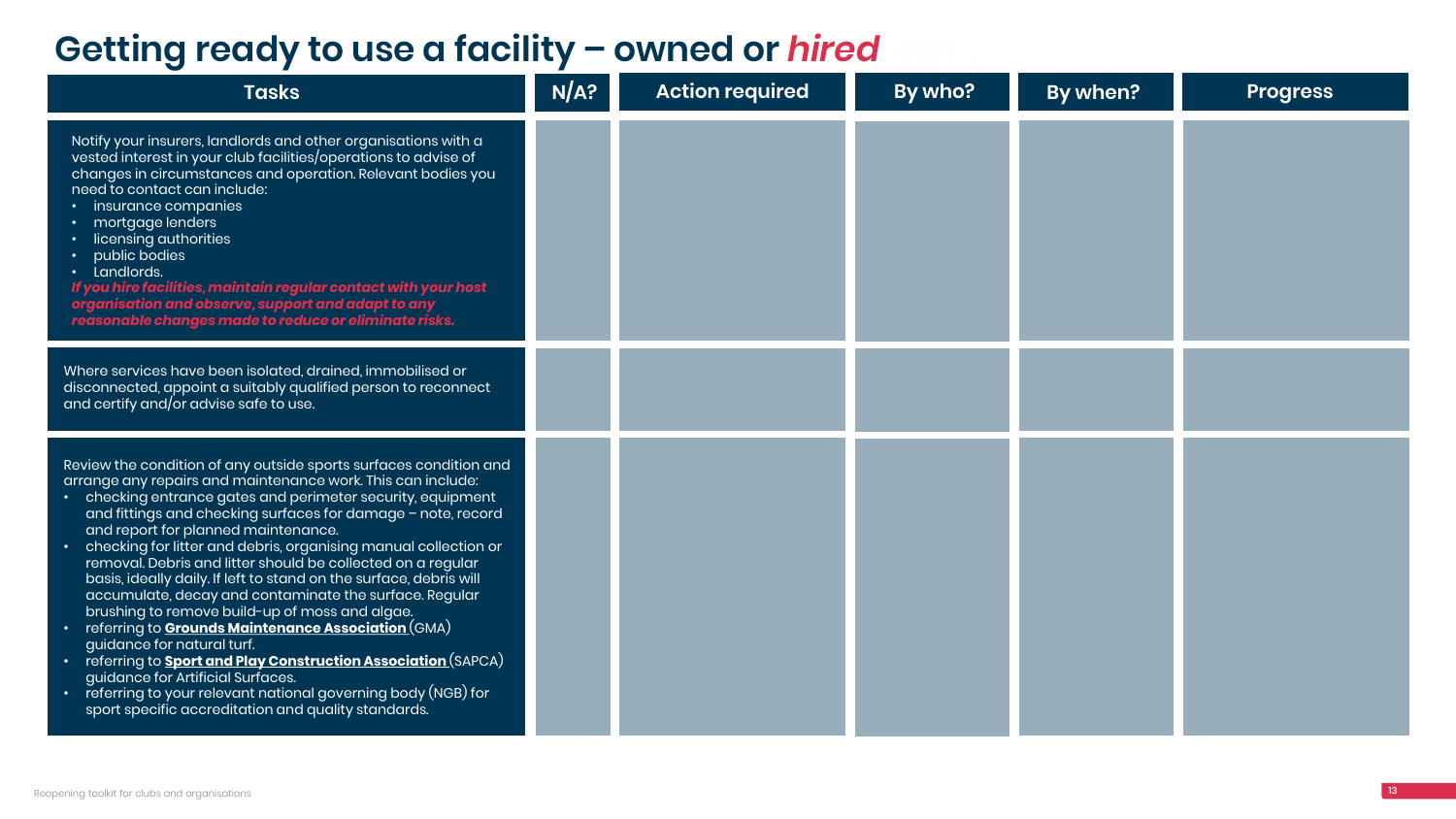| the control of the control of<br>and the contract of the contract of |  |  |
|----------------------------------------------------------------------|--|--|
|                                                                      |  |  |

| <b>Tasks</b>                                                                                                                                                                                                                                                                                                                                                                                                                                                                                                                                                                                                                                        | N/A? | <b>Action required</b> | By who? | By when? | <b>Progress</b> |
|-----------------------------------------------------------------------------------------------------------------------------------------------------------------------------------------------------------------------------------------------------------------------------------------------------------------------------------------------------------------------------------------------------------------------------------------------------------------------------------------------------------------------------------------------------------------------------------------------------------------------------------------------------|------|------------------------|---------|----------|-----------------|
| Explore further sector guidance to make sure you've taken all<br>relevant considerations into account. Use the below links to help:<br>• Sport governing body guidance – contact or visit the website<br>$\overline{\phantom{a}}$ of your sport's governing body and review and apply relevant<br>guidance to your club's operations.<br>• Guidance for leisure providers – be aware of sector<br>guidance to operators and consider the implications for your<br>club operations. This may be especially relevant to those<br>renting facilities.<br>• uk active's framework document- for further guidance on<br>operations for gyms and fitness. |      |                        |         |          |                 |
| _______                                                                                                                                                                                                                                                                                                                                                                                                                                                                                                                                                                                                                                             |      |                        |         |          |                 |

| <b>Operational tasks</b>                                                                                                                                                                                                                                                                                                                                                                            | N/A? | <b>Action required</b> | By who? | By when? | <b>Progress</b> |
|-----------------------------------------------------------------------------------------------------------------------------------------------------------------------------------------------------------------------------------------------------------------------------------------------------------------------------------------------------------------------------------------------------|------|------------------------|---------|----------|-----------------|
| Create a risk register to log and assess all of the risks associated<br>with managing, operating and delivering your activities. Identify<br>actions to mitigate against the risks you've identified and appoint<br>individuals to be responsible for their completion.                                                                                                                             |      |                        |         |          |                 |
| Review your existing business plan and any emergency financial<br>plan to help guide your financial management through your<br>recovery period.                                                                                                                                                                                                                                                     |      |                        |         |          |                 |
| Task key people within your club/organisation with monitoring the<br>latest advice and guidance on managing the pandemic from the<br>government, NGB(s), Public Health, Sport England, your local<br>authority, facilities providers and other relevant organisations. This<br>information should be fed back to your working group on a regular<br>basis to help shape your planning and delivery. |      |                        |         |          |                 |

### **Getting ready to use a facility – owned or** *hired*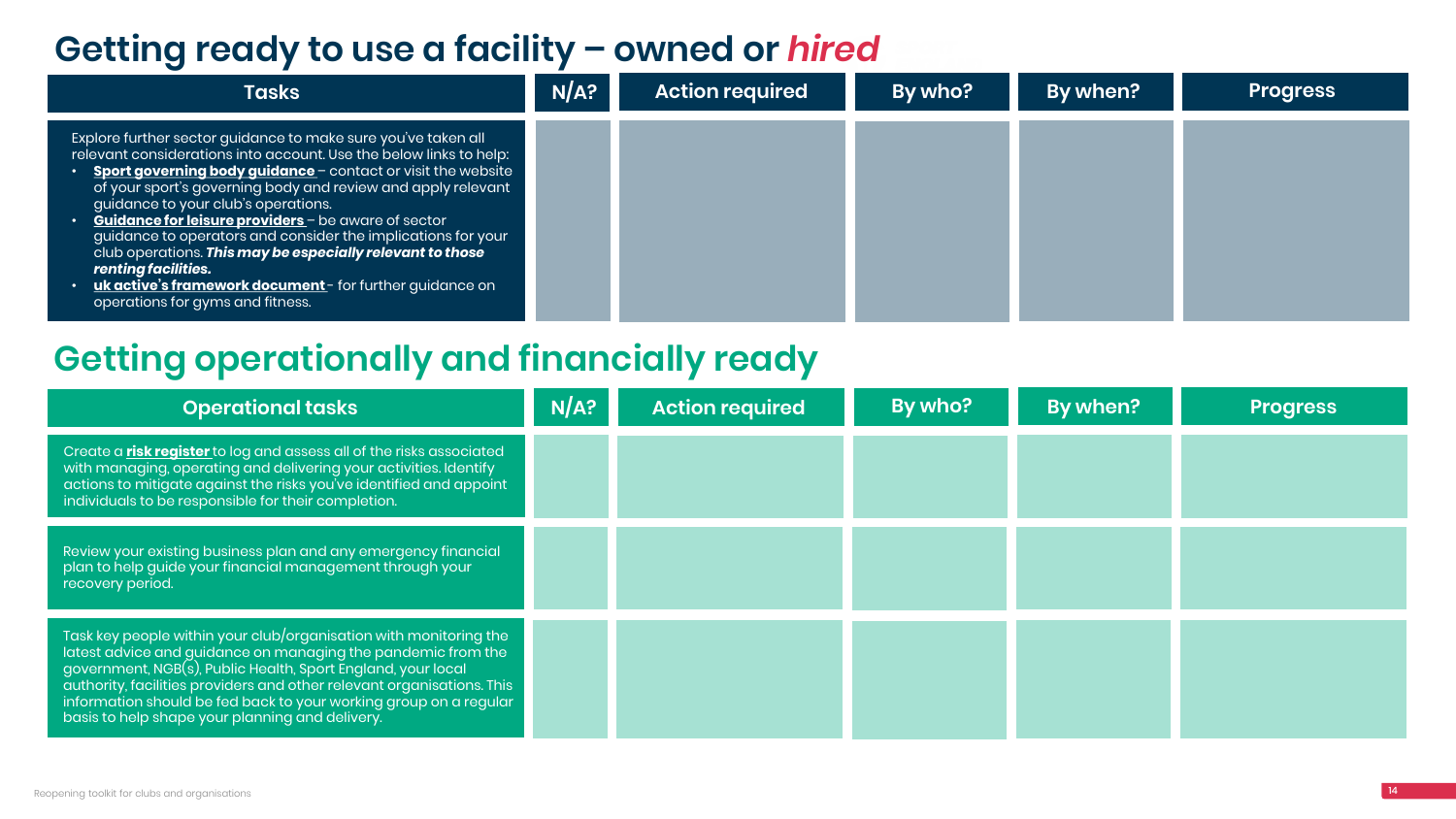| <b>Operational tasks</b>                                                                                                                                                                                                                                                                                       | N/A? | <b>Action required</b> | By who? | By when? | <b>Progress</b> |
|----------------------------------------------------------------------------------------------------------------------------------------------------------------------------------------------------------------------------------------------------------------------------------------------------------------|------|------------------------|---------|----------|-----------------|
| Develop a process for reacting to an outbreak of coronavirus<br>within your club/organisation, including planned communications<br>with all relevant users and stakeholders, the closure of facilities<br>and cleaning of facilities and equipment.                                                            |      |                        |         |          |                 |
| Check whether you need to review or amend any of your<br>governing documents, codes of conduct, club rules or other<br>policies as a result of the changes made to your activities and<br>practices. Where necessary, you may need to hold an AGM/EGM to<br>agree these changes and minute the decisions made. |      |                        |         |          |                 |
| Verify that all your suppliers are able to demonstrate they've<br>understood and continue to implement any relevant NHS,<br>government, Health and Safety Executive and relevant body and<br>industry guidance.                                                                                                |      |                        |         |          |                 |
| Make contact with any contract leads to discuss and agree any<br>changes to your service offer in the future and assess the<br>financial impact of this. New contracts, agreements and terms<br>and conditions are discussed and put in place as required.                                                     |      |                        |         |          |                 |
| Research the lead in time for any new suppliers required to<br>support your club/organisation's services and activity offer (e.g. kit,<br>merchandise and food and drink suppliers).                                                                                                                           |      |                        |         |          |                 |
| Contact the relevant authorities to discuss any impact the<br>emergency might have on any of your operating licenses and<br>make appropriate changes.                                                                                                                                                          |      |                        |         |          |                 |
| Ensure any volunteers/staff who've been required to work<br>remotely continue to have access to required email accounts and<br>servers if required.                                                                                                                                                            |      |                        |         |          |                 |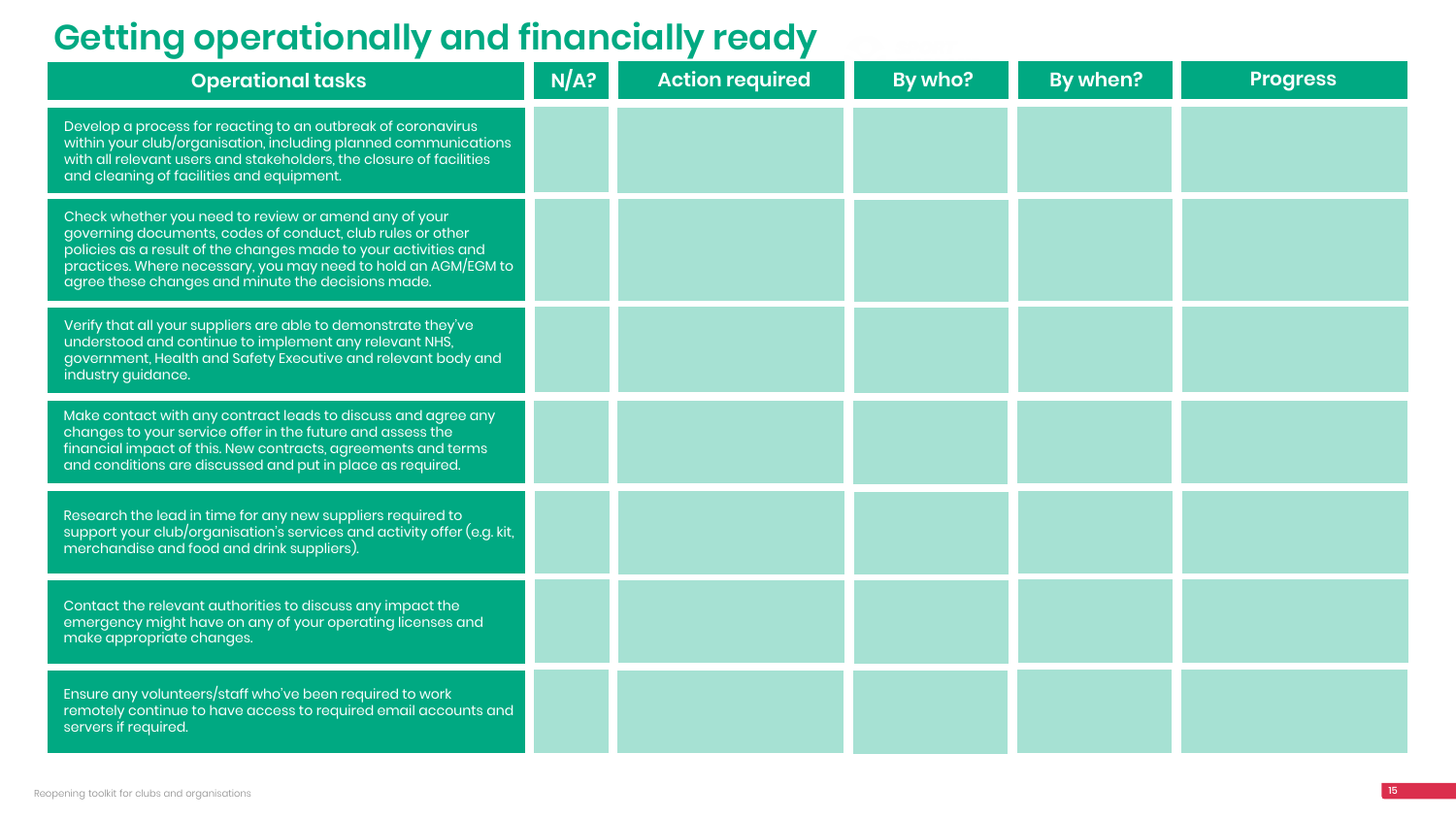| <b>Operational tasks</b>                                                                                                                                                                                                                                                                                               | N/A? | <b>Action required</b> | By who? | By when? | <b>Progress</b> |
|------------------------------------------------------------------------------------------------------------------------------------------------------------------------------------------------------------------------------------------------------------------------------------------------------------------------|------|------------------------|---------|----------|-----------------|
| Develop a plan to return any IT equipment, electronic and hard<br>copy files as and when appropriate.                                                                                                                                                                                                                  |      |                        |         |          |                 |
| Review and amend your data protection and GDPR policies as<br>required, if any processes (e.g. storage of data) have changed.                                                                                                                                                                                          |      |                        |         |          |                 |
| Develop/review a business continuity plan for your<br>club/organisation to ensure that you have plans in place in case<br>of lockdown measures being re-tightened.                                                                                                                                                     |      |                        |         |          |                 |
| <b>Financial tasks</b>                                                                                                                                                                                                                                                                                                 | N/A? | <b>Action required</b> | By who? | By when? | <b>Progress</b> |
| Work out the costs of returning to activity for your<br>club/organisation and create a six-month forecast, which should<br>be updated weekly and considers the different scenarios related<br>to your club/organisation service and activity offer.<br>Club Matters has an emergency financial planner available here. |      |                        |         |          |                 |
| Consider the financial impact of the closure and changes to your<br>activity offer in relation to the financial sustainability of your<br>club/organisation (e.g. repayment of any loans, replenishment of<br>reserves etc).                                                                                           |      |                        |         |          |                 |
| Discuss and agree with your committee any changes to<br>membership fees and options associated with this. Make sure any<br>changes are communicated to your members so they know an<br>affordable offer is in place for those who need it.                                                                             |      |                        |         |          |                 |
| Put a place in plan to re-start any stopped direct debit payments<br>linked to payment holiday items such as business rates, VAT,<br>rent/mortgage, and TV subscriptions. Ensure the club is in a<br>suitable financial position before re-starting any payments if<br>payment holiday options are still available.    |      |                        |         |          |                 |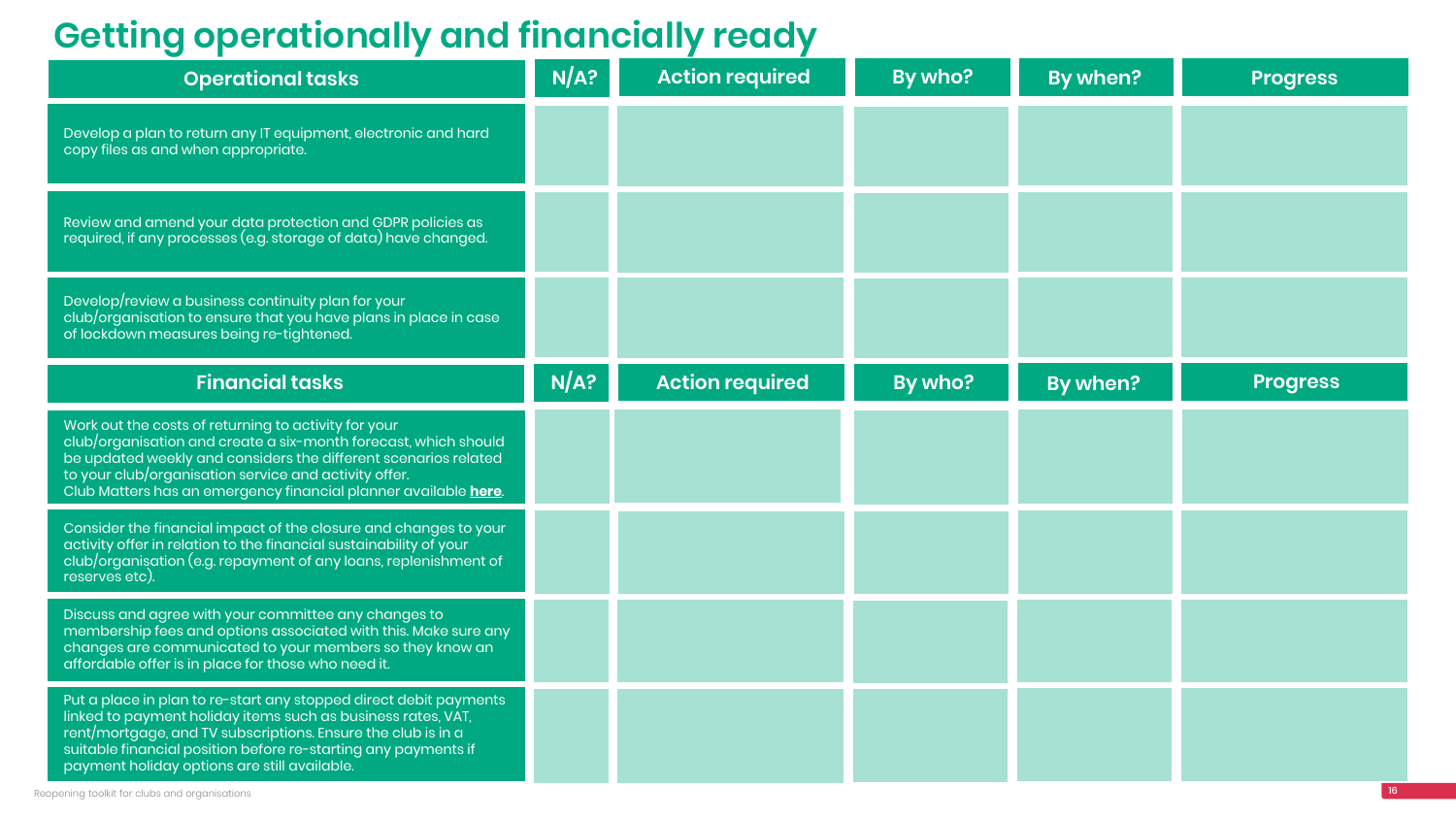| <b>Financial tasks</b>                                                                                                                                                                                                                                                                                                                                 | N/A? | <b>Action required</b> | By who? | By when? | <b>Progress</b> |
|--------------------------------------------------------------------------------------------------------------------------------------------------------------------------------------------------------------------------------------------------------------------------------------------------------------------------------------------------------|------|------------------------|---------|----------|-----------------|
| Decide whether it's appropriate to return any petty cash,<br>paperwork, card readers, bank cards, paying in books, cheque<br>books, savings books, and other documents/equipment if these<br>were moved off-site. Documents and equipment should only be<br>returned if they will be regularly used and appropriate security<br>measures are in place. |      |                        |         |          |                 |
| Consider the requirement and practicalities of collecting<br>payments via cashless methods i.e. card payments or electronic<br>transfer.                                                                                                                                                                                                               |      |                        |         |          |                 |
| Claim all relevant rate reliefs, government grants and insurances<br>for loss of income during the period of closure.                                                                                                                                                                                                                                  |      |                        |         |          |                 |
| Contact your funders, supporters and sponsors to discuss any<br>immediate and future changes to your service offer and work with<br>them to identify and manage any impact on the terms, conditions<br>and financial considerations associated with their support.                                                                                     |      |                        |         |          |                 |

| <b>Tasks</b>                                                                                                                                                                                                                                                                                                                        | N/A? | <b>Action required</b> | By who? | By when? | <b>Progress</b> |
|-------------------------------------------------------------------------------------------------------------------------------------------------------------------------------------------------------------------------------------------------------------------------------------------------------------------------------------|------|------------------------|---------|----------|-----------------|
| Put in place a meeting schedule and <b>establish virtual methods of</b><br>communication for these. All discussion points and decisions<br>$\overline{1}$ agreed during meetings should be recorded and distributed to $\overline{1}$<br>the relevant people.                                                                       |      |                        |         |          |                 |
| Prepare a communications plan to enable you to inform all<br>relevant people and organisations of your plans to restart<br>  activities and reopen your facilities. Be clear on what you will<br>restart/reopen, the activities that will be delivered, changes to<br>your service offer and actions being taken to minimise risks. |      |                        |         |          |                 |

## **Marketing and communications**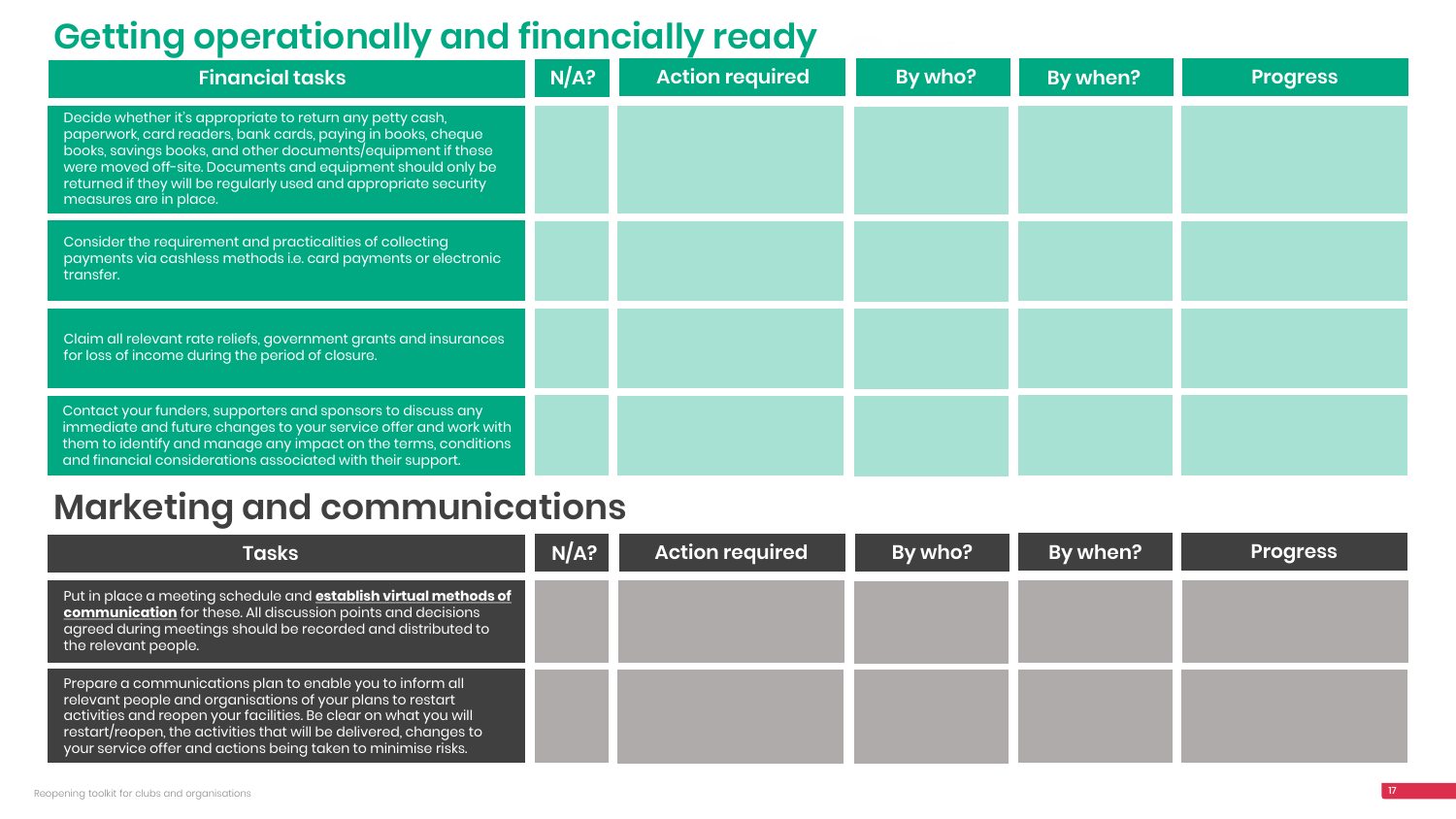## **Marketing and communications**

| <b>Tasks</b>                                                                                                                                                                                                                                                                                                                                                                  | N/A? | <b>Action required</b> | By who? | By when? | <b>Progress</b> |
|-------------------------------------------------------------------------------------------------------------------------------------------------------------------------------------------------------------------------------------------------------------------------------------------------------------------------------------------------------------------------------|------|------------------------|---------|----------|-----------------|
| Use your club/organisation's website, <b>social media</b> , newsletters,<br>messaging apps, text messages and other methods to help you<br>communicate messages about your restart and reopening to<br>your members/customers, volunteers, and partners.                                                                                                                      |      |                        |         |          |                 |
| Communicate your plans to members/participants and<br>staff/volunteers who are not yet able to return (e.g. shielded<br>groups, 70+ etc) or those who don't yet feel safe to return.<br>Communications should include how you'll continue to engage<br>with these individuals and how you can help them to be active<br>and stay socially connected to the club/organisation. |      |                        |         |          |                 |
| Inform the relevant people and organisations about any planned<br>changes to your services and what this means for them.                                                                                                                                                                                                                                                      |      |                        |         |          |                 |
| Plan and arrange for communications to be regularly sent to<br>remind members/customers and staff/volunteers about<br>government advice regarding returning to activity, the extent of<br>your offer and stressing the need to remain at home for the<br>required period of time if they're symptomatic.                                                                      |      |                        |         |          |                 |
| Communicate any new cleaning procedures, hygiene measures,<br>social distancing measures and safety protocols that are in place<br>to all members/customers, volunteers, and partners to help<br>reduce fears/anxiety about returning. Use this communication to<br>advise of personal responsibility towards cleaning and hygiene.                                           |      |                        |         |          |                 |
| Consider if and when you could develop a re-launch campaign to<br>attract any potential new or lapsed members.                                                                                                                                                                                                                                                                |      |                        |         |          |                 |
| Gather and share testimonials from those who 've returned to<br>activity and share these on your social media/website and via<br>newsletters.                                                                                                                                                                                                                                 |      |                        |         |          |                 |